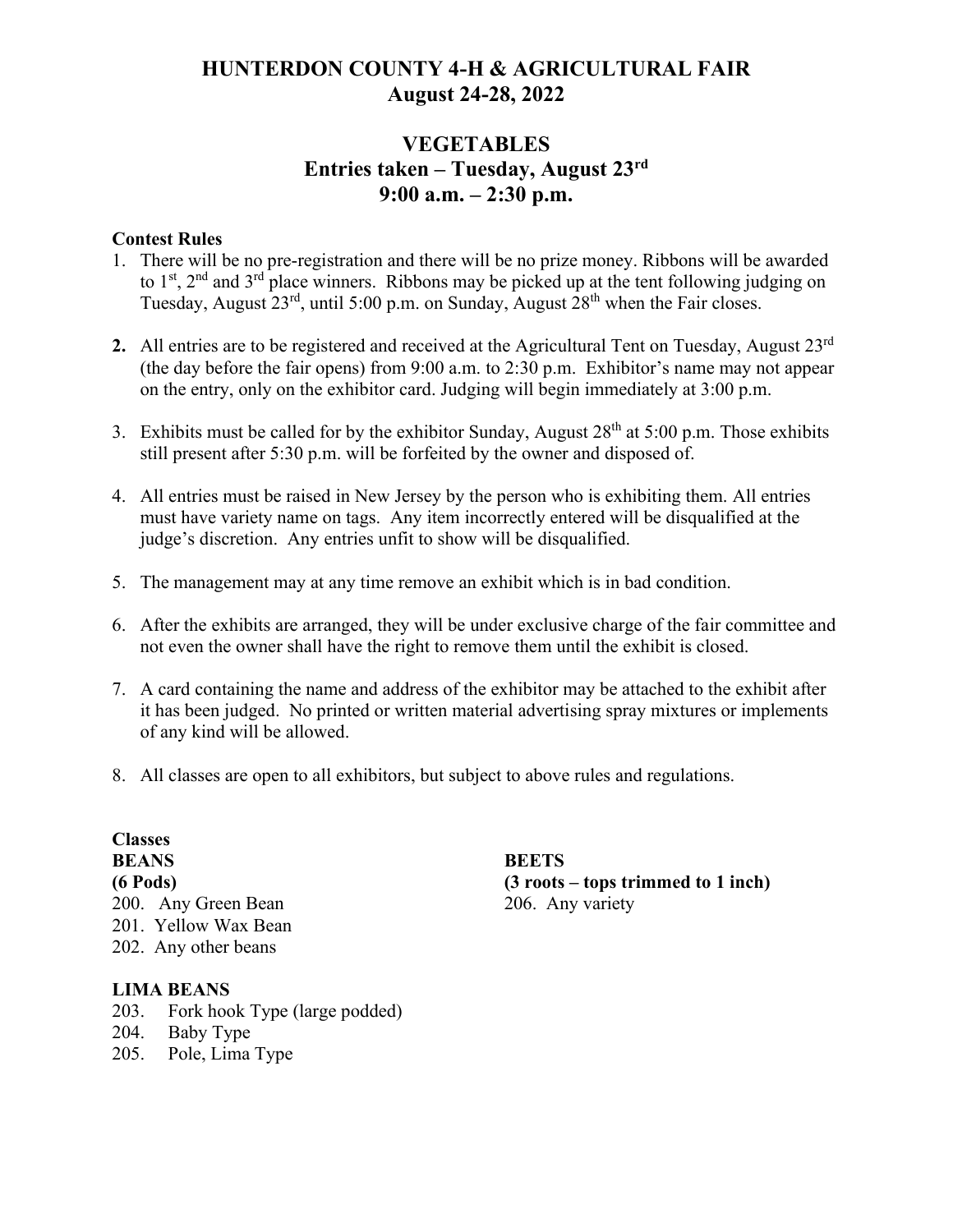## **CABBAGE, BROCCOLI, CAULIFLOWER**

### **(1 head or bunch of each variety is required)**

To qualify, all specimens should have their roots, stalks and the loose outer leaves removed.

- 207. Green head cabbage
- 208. Red Cabbage
- 209. Broccoli
- 210. Cauliflower

#### **BRUSSEL SPROUTS (1 pint box)**

211. Any variety of merit

## **CARROTS**

### **(Tops trimmed to 1 inch)**

**5** specimens of each variety are required per exhibit. They will be judged on basis of market quality. 212. Any variety

## **CELERY**

**(1 head per exhibit)** Stalk as it is sold in stores 213. Any variety

## **CITRON**

**(1 specimen)** 214. Any variety of merit

### **COLLARDS**

**(5 leaves per exhibit)** 215. Any variety of merit

### **SWEET CORN**

**(3 ears of any variety with husks for exhibit. No cutouts in husk)** 216. Any yellow hybrid 217. Any white hybrid 218. Any bi-color hybrid

## **PEANUTS**

**(Unshelled, 2 quarts for all exhibits) They will be judged on basis of market quality.** 219. Any variety

**CUCUMBERS (Each specimen must be in a green and edible stage of high quality)**

- 220. Any slicing variety  $-3$  specimens
- 221. Any pickling variety  $-3$  specimens

## **EDAMAME**

**(6 pods per exhibit**

222. Any Variety

## **EGGPLANT**

#### **(1 specimen per exhibit)**

- 223. Oval and Teardrop shaped
- 224. Elongated type
- 225. Any other variety

## **GARLIC**

**(1 head)**

226. Any Variety

## **HERBS**

### **(Entered in pots)**

- 227. Potted Herb correctly named (entered in Pot)
- 228. Cut Herb correctly named

## **HORSERADISH**

**(1 specimen. Trim foliage off top/well – developed root)** 229. Any variety of merit

## **KALE**

**(1 Bunch)** 230. Any Variety

### **LEEKS**

**(3 specimens with roots removed)** 231. Any variety of merit

## **MUSKMELON**

**(1 specimen per exhibit)** 232. Any variety

## **ONIONS**

**(3 specimens per exhibit)** 233. Any Globe 234. Any Flat

### **ORNAMENTAL GOURDS**

**(3 large size; 3 small size per exhibit) All varieties must be correctly named.** 235. Large type gourd

236. Small type gourd